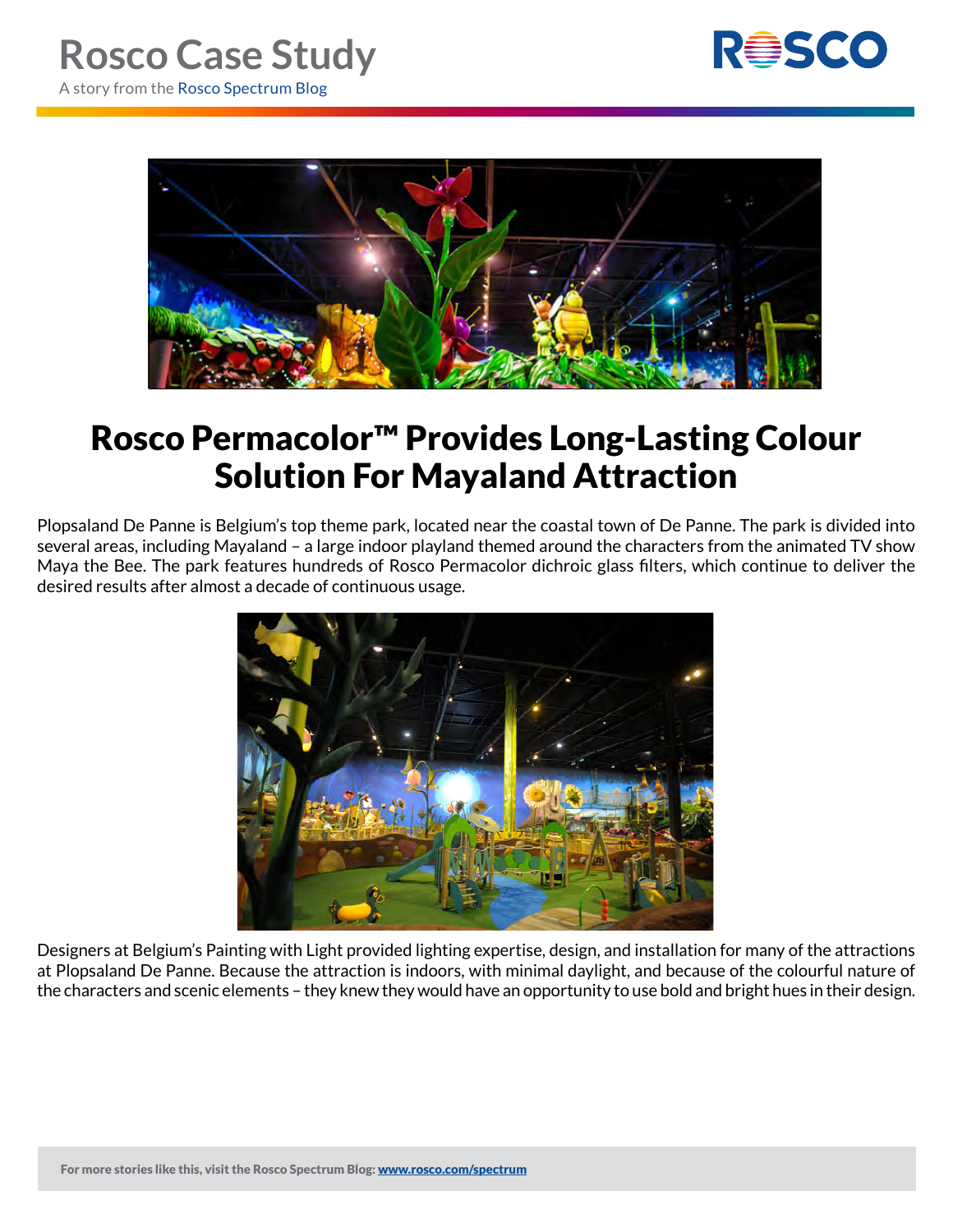

The biggest challenge of illuminating the park in diverse colours was finding a durable colour filter solution that would not deteriorate or discolour after hours of continuous usage. They learned from their experience that even heat-resistant plastic filters like Rosco Supergel would not hold up to the attraction's lighting demands and would need to be changed far too often. Looking for a long-term solution, they turned to Rosco Permacolor filters.



When a plastic lighting filter is placed in front of the light, it absorbs all of the wavelengths except the desired portion of the spectrum that is transmitted. The absorbed wavelengths convert into heat, causing the filter to fade, melt or scorch. Dichroic filters, on the other hand, work by reflecting the unwanted wavelengths while allowing others to pass. Because no light energy (and therefore no heat) is absorbed, dichroic filters not only stay cool to the touch, but they also won't degrade or discolour.